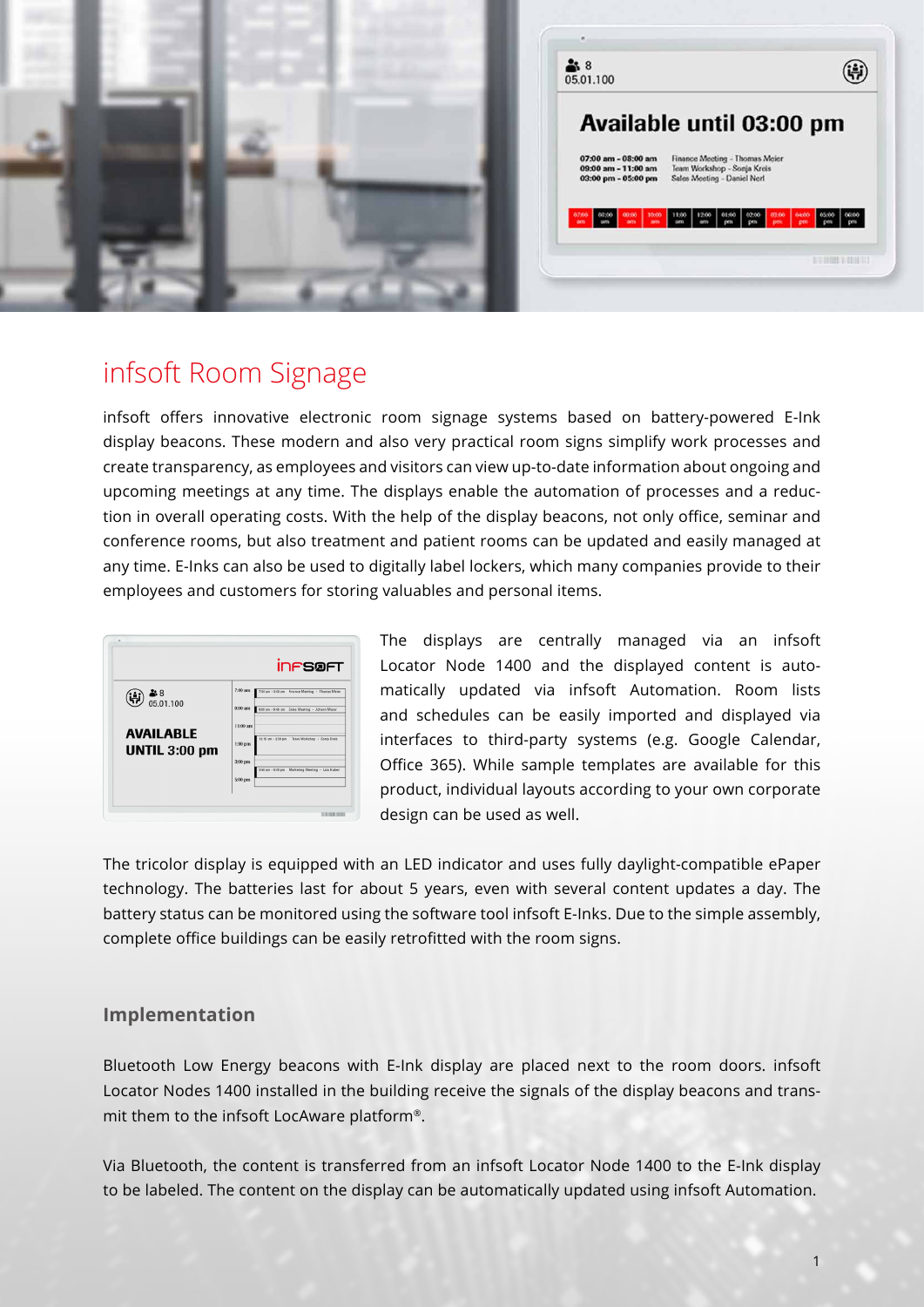## **Required Hardware**







# **infsoft Room Signage | Impressions**

| 58<br>05.01.100                 |                                                                    |
|---------------------------------|--------------------------------------------------------------------|
|                                 | Available until 03:00 pm                                           |
| $07:00$ am $-08:00$ am          | Finance Meeting - Thomas Meier                                     |
| $09:00$ am $-11:00$ am          | Team Workshop - Sonja Kreis                                        |
| $03:00$ pm - $04:00$ pm         | Sales Meeting - Daniel Nerl                                        |
| 04:00 pm - 04:30 pm             | Marketing Meeting - Lisa Huber                                     |
| 04:30 pm - 05:00 pm             | Sales Meeting - Johann Moser                                       |
| no co<br>1000<br>07:00<br>03:00 | 03:00<br>namn<br>11:00<br>12:00<br>01:00<br>02:00<br>0500<br>06:00 |